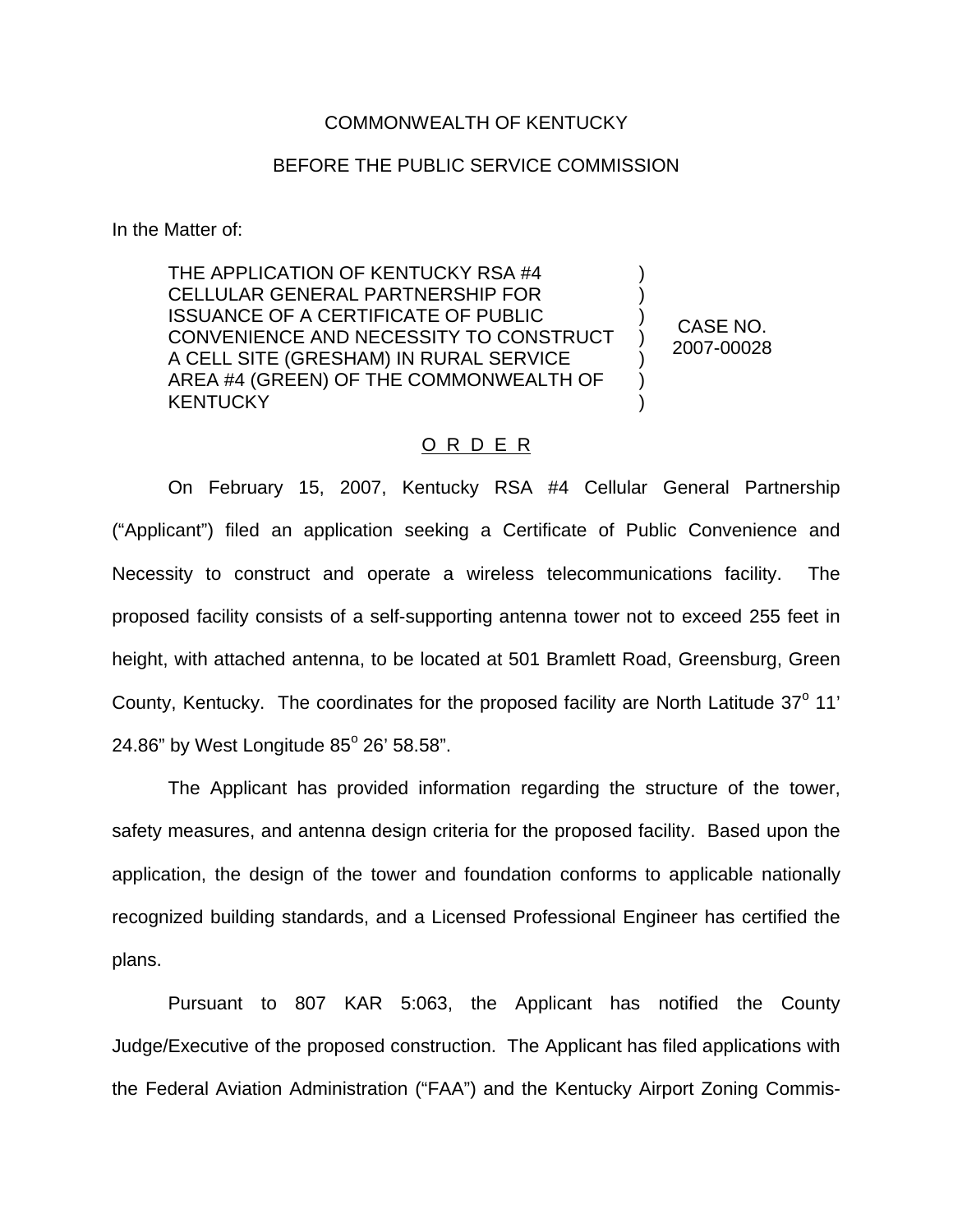sion ("KAZC") seeking approval for the construction and operation of the proposed facility. Both decisions are pending.

The Applicant has filed evidence of the appropriate notices provided pursuant to 807 KAR 5:063. The notices solicited any comments and informed the recipients of their right to request intervention. To date, no public comments have been filed with the Commission.

The Commission, having considered the evidence of record and being otherwise sufficiently advised, finds that the Applicant has demonstrated that a facility is necessary to provide adequate utility service and that, therefore, a Certificate of Public Convenience and Necessity to construct the proposed facility should be granted.

Pursuant to KRS 278.280, the Commission is required to determine proper practices to be observed when it finds, upon complaint or on its own motion, that the facilities of any utility subject to its jurisdiction are unreasonable, unsafe, improper, or insufficient. To assist the Commission in its efforts to comply with this mandate, the Applicant should notify the Commission if it does not use this antenna tower to provide service in the manner set out in its application and this Order. Upon receipt of such notice, the Commission may, on its own motion, institute proceedings to consider the proper practices, including removal of the unused antenna tower, which should be observed by the Applicant.

IT IS THEREFORE ORDERED that:

1. The Applicant is granted a Certificate of Public Convenience and Necessity to construct a wireless telecommunications facility. The proposed facility consists of a self-supporting antenna tower not to exceed 255 feet in height, with

-2- Case No. 2007-00028